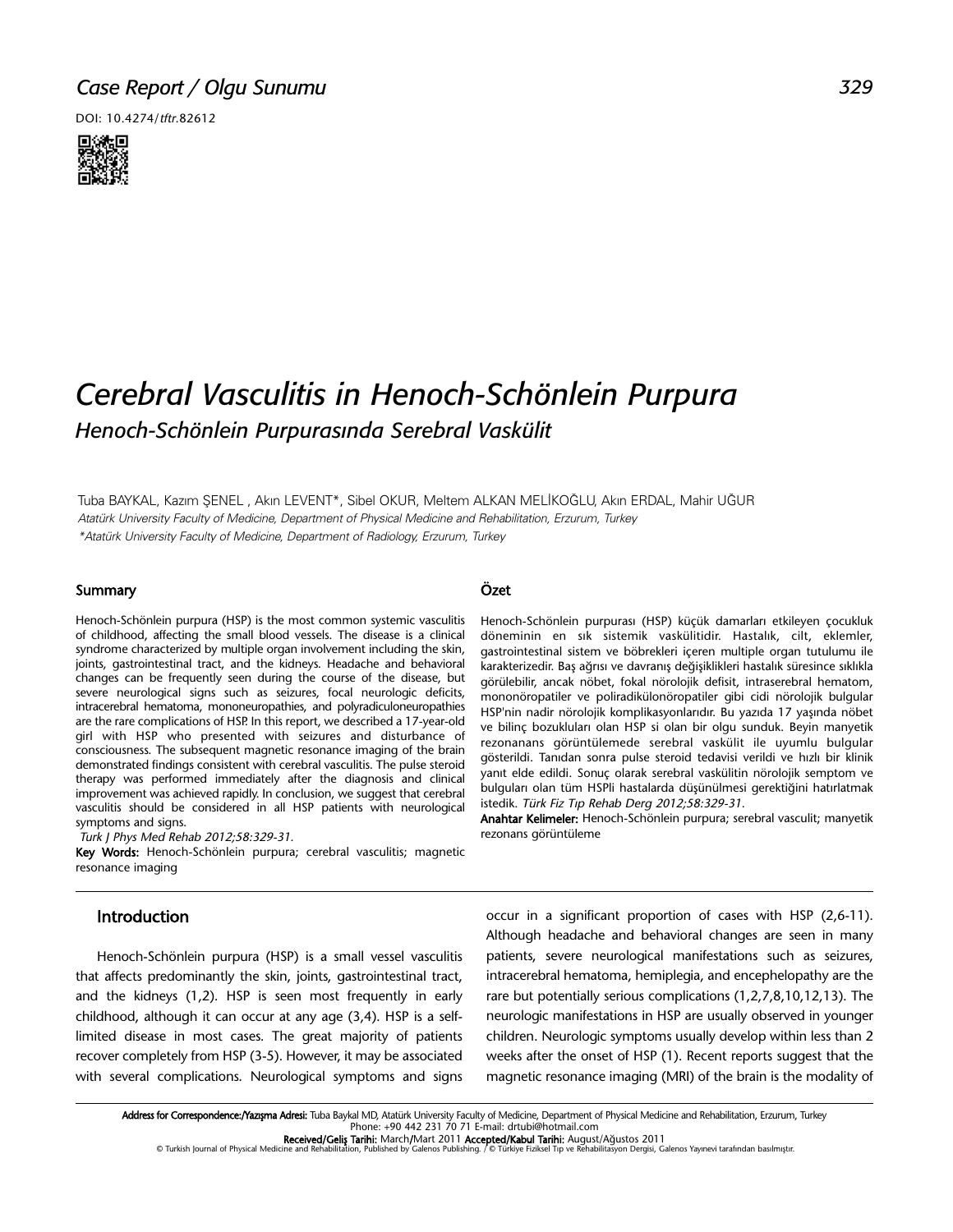choice for the diagnosis of cerebral vasculitis because of its high sensitivity (1,2,7,11,12,14). In this report, we described a 17-yearold girl with HSP who presented with seizures and disturbance of consciousness. The MRI findings were consistent with cerebral vasculitis.

# Case Report

A 17-year-old girl was admitted to the emergency department of our hospital with seizures, ataxia, confusion and disturbance of consciousness. One week prior to admission, she had developed sudden onset of purpuric rash on her lower extremities, arthralgia, and abdominal pain following upper respiratory tract infection. She presented with sudden onset of seizures, vertigo, ataxic gait, confusion and disturbance of consciousness a day before admission. Her medical and family history were nonspecific. There was no history of medication and immunization. The patient was transferred to the neuro-intensive care unit (NICU) of the neurology department.

Physical examination showed a body temperature of 36.80 C, blood pressure of 115/70 mmHg and pulse rate of 90/min. The heart sounds were normal and lungs were clear in auscultation. Abdominal palpation was painful but without rebound phenomenon. Positive physical examination findings included multiple erythematous purpura on her lower extremities. The wrists and ankles were swollen and tender. Her lower extremities were edematous.

Initial laboratory findings were as follows: hemoglobin - 11,4  $q/dl$ , hematocrit-40%, white blood cell count (WBC)-12000/mm<sup>3</sup>, platelet count-310000/mm<sup>3</sup>, erythrocyte sedimentation rate - 60 mm/h, C-reactive protein - 1,2 g/dl, blood urea - 55 mg/dl, serum creatinine - 1,7 mg/dl. Serum lipid profile, serum C3 and C4 complement levels, electrolytes , liver function tests, coagulation parameters, serum immunoglobulins were determined to be within normal ranges.

Serological tests were negative for antinuclear antibody (ANA), anti-dsDNA, antineutrophil cytoplasmic antibody (ANCA), and hepatitis markers. The anti-streptolysin O antibody titer was 800 Todd unit but throat culture was negative. The occult blood in the stool was found to be negative. Chest X-ray and electrocardiogram were normal. At the time of seizures, serum electrolytes, blood glucose, and calcium levels were found to be within normal limits. Urinanalysis determined hematuria and proteinuria with a follow up of 24-h urinary excretion. Proteinuria was 50 mg/kg/day and creatinine clearance rate was 75 ml/min. Examination of the cranial nerves and fundus was normal. Based on these clinical and laboratory findings, the patient was diagnosed as having HSP with skin, renal, joints and neurologic involvements. The skin biopsy showed leukocytoclastic vasculitis. Brain computed tomography was negative. The magnetic resonance imaging (MRI) of the brain demonstrated multiple small areas of high signal intensity in the white matter, interpreted as ischemic lesion of vasculitis (Figure 1).

She was treated with phenytoin for seizures. Initially,

intravenous methylprednisolone therapy (1000 mg/day, three consecutive days) was given for cerebral vasculitis. Later, oral prednisolone was given over the following 3 months. However, the clinical symptoms of HSP improved dramatically after pulse methylprednisolone therapy, the neurological findings were successfully treated with long-term proceeded (3 months) oral prednisolone. A follow-up MRI study was performed 3 months later which demonstrated improvement in cerebral lesions.

#### **Discussion**

HSP is the most common childhood vasculitis, and is characterized by the classic tetrad of nonthrombocytopenic palpable purpura, arthritis or arthralgias, gastrointestinal and renal involvement (15). Its etiology is unclear but is associated with infections (bacterial, viral, parasitic), medications, vaccination, tumors (non-small cell lung cancer, prostate cancer and hematological malignancies), alpha-1-antitrypsin deficiency, and familial Mediterranean fever. The peak age incidence is 4-6 years and 90% of HSP cases occur before the age of 10 years (16-18). HSP is often preceded by an upper respiratory tract infection, with Group A beta-hemolytic streptococcus responsible for up to 50% of the occurrences (3).

Neurological involvement in HSP has rarely been reported (1- 3,6,9,10,12,13). Belman et al. (10) have reported that headache and mental status changes are the most frequent neurological complications of HSP, followed by seizures, focal neurologic deficits, mononeuropathies and polyradiculoneuropathies. However, severe neurological manifestations such as seizures, intracerebral hematoma, hemiplegia, coma, blindness and encephalopathy are rare but potentially serious complications (1-13). It has been reported that hypertensive encephalopathy, uremic encephalopathy, electrolyte imbalance, and cerebral vasculitis might contribute to the neurologic manifestations (9,10,13). The diagnosis of cerebral vasculitis may be difficult because the underlying neurologic abnormalities in HSP may have a multifactorial etiology (13).

HSP is a clinical diagnosis but when the presentation is atypical, tissue biopsy may be helpful (19). New criteria are



Figure 1. Flair axial images demonstrates multiple small areas of high signal intensity in the white matter.